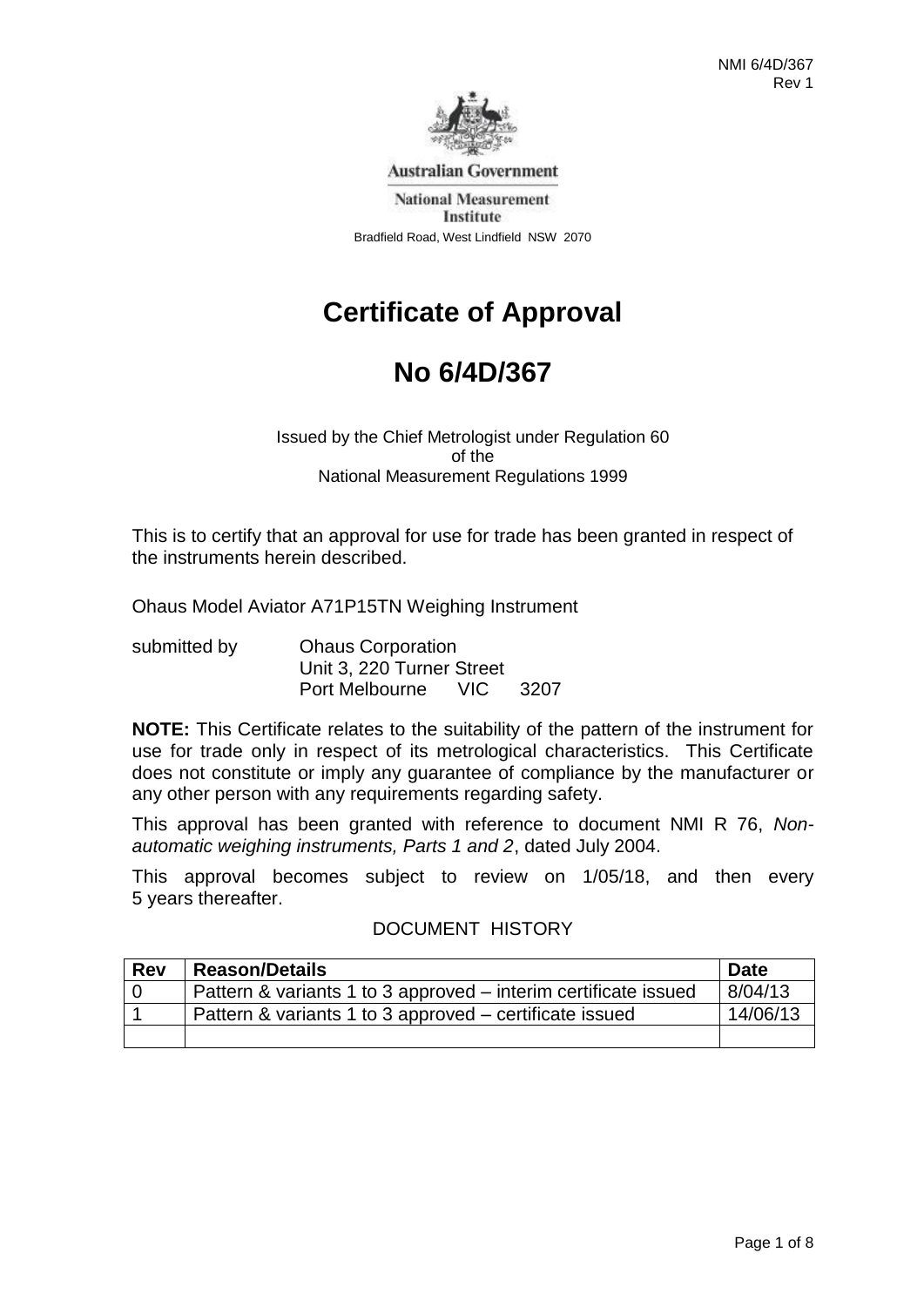### CONDITIONS OF APPROVAL

#### **General**

Instruments purporting to comply with this approval shall be marked with pattern approval number 'NMI 6/4D/367' and only by persons authorised by the submittor.

It is the submittor's responsibility to ensure that all instruments marked with this approval number are constructed as described in the documentation lodged with the National Measurement Institute (NMI) and with the relevant Certificate of Approval and Technical Schedule. Failure to comply with this Condition may attract penalties under Section 19B of the National Measurement Act and may result in cancellation or withdrawal of the approval, in accordance with document NMI P 106.

Auxiliary devices used with this instrument shall comply with the requirements of General Supplementary Certificate No S1/0B.

Signed by a person authorised by the Chief Metrologist to exercise their powers under Regulation 60 of the *National Measurement Regulations 1999*.

**Dr A Rawlinson**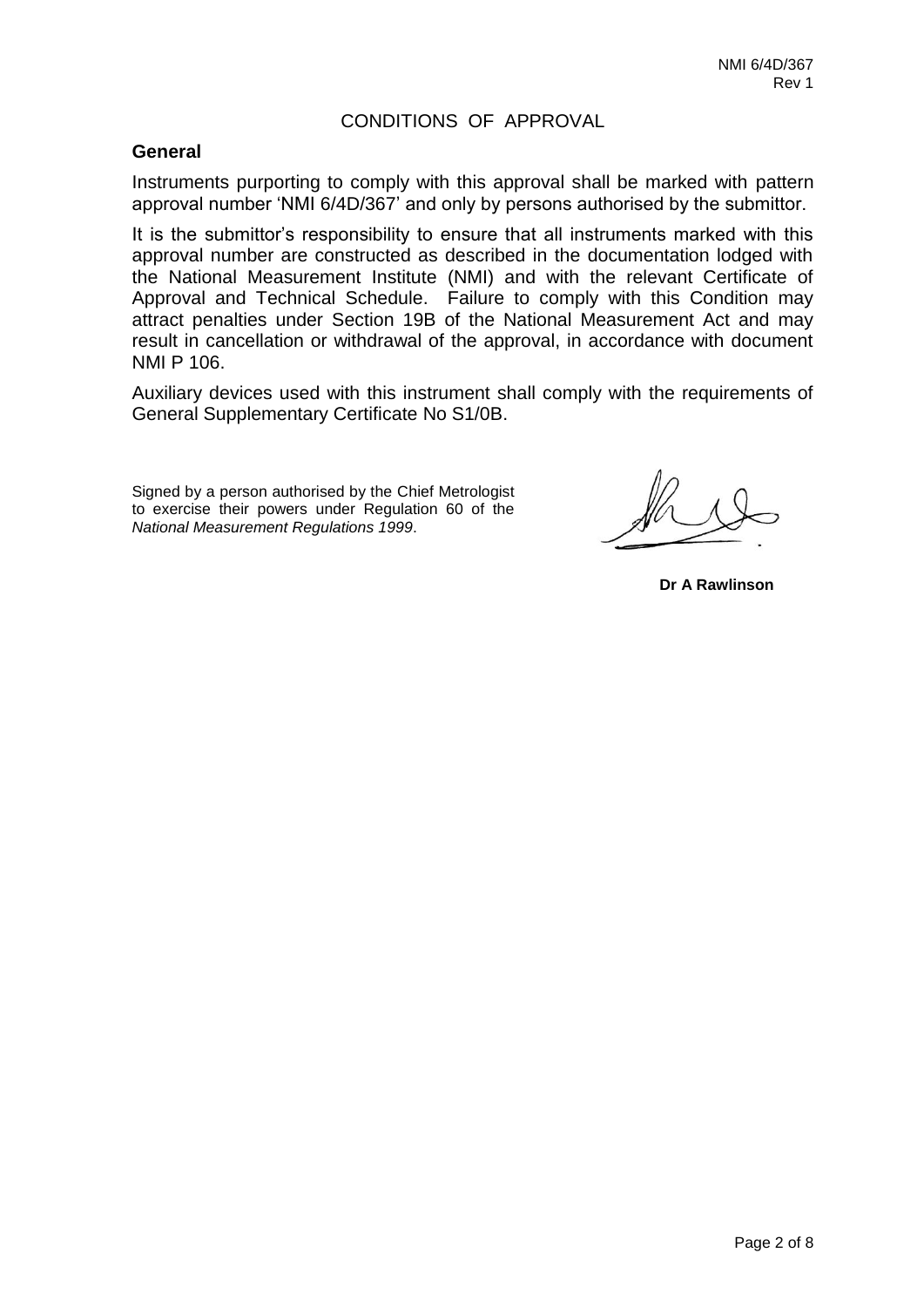# TECHNICAL SCHEDULE No 6/4D/367

#### **1. Description of Pattern approved on 8/04/13**

An Ohaus model Aviator A71P15TN class  $CD$  single interval self-indicating pricecomputing non-automatic weighing instrument (Table 1 and Figure 1) of 15 kg maximum capacity with a verification scale interval of 0.005 kg.

The instrument has an operator keyboard and display integrated into the instrument body, and a column-mounted customer display. Both displays are used for the presentation of weight, unit price and price information, zero and net indications.

Instruments display unit price to \$9999.99/kg, total price to \$99999.99, and have a product look up (PLU) facility.

Power for the model A71P15TN instrument may be supplied by:

- an AC/DC mains adaptor; or
- 6 × 1.2 V D size NiMH batteries.
- Note: The AC/DC mains adaptor supplied for the instrument was a PHIHONG Switching Power Supply model PSM11R-120 AC/DC mains adaptor (12 V DC, 0.84 A) – the submittor should be consulted regarding the acceptability of alternative power supply units.

Instruments may be fitted with output sockets (output interfacing capability) for the connection of auxiliary and/or peripheral devices.

Instruments may have either a flat plate (Figure 1a) or a deep plate (Figure 1b) or a plate and scoop (Figure 1c) load receptor.

#### **1.1 Zero**

A zero-tracking device may be fitted.

The initial zero-setting device of the pattern has a nominal range of not more than 20% of the maximum capacity of the instrument.

The instrument has a semi-automatic zero-setting device with a nominal range of not more than 4% of the maximum capacity of the instrument.

#### **1.2 Tare**

A semi-automatic and/or non-automatic keyboard-entered pre-set subtractive tare device, each of up to 9.995 kg, may be fitted.

A separate display of tare values is provided.

#### **1.3 Display Check**

A display check is initiated whenever power is applied.

#### **1.4 Levelling**

The instrument is provided with adjustable feet and adjacent to the level indicator is a notice advising that the instrument must be level when in use.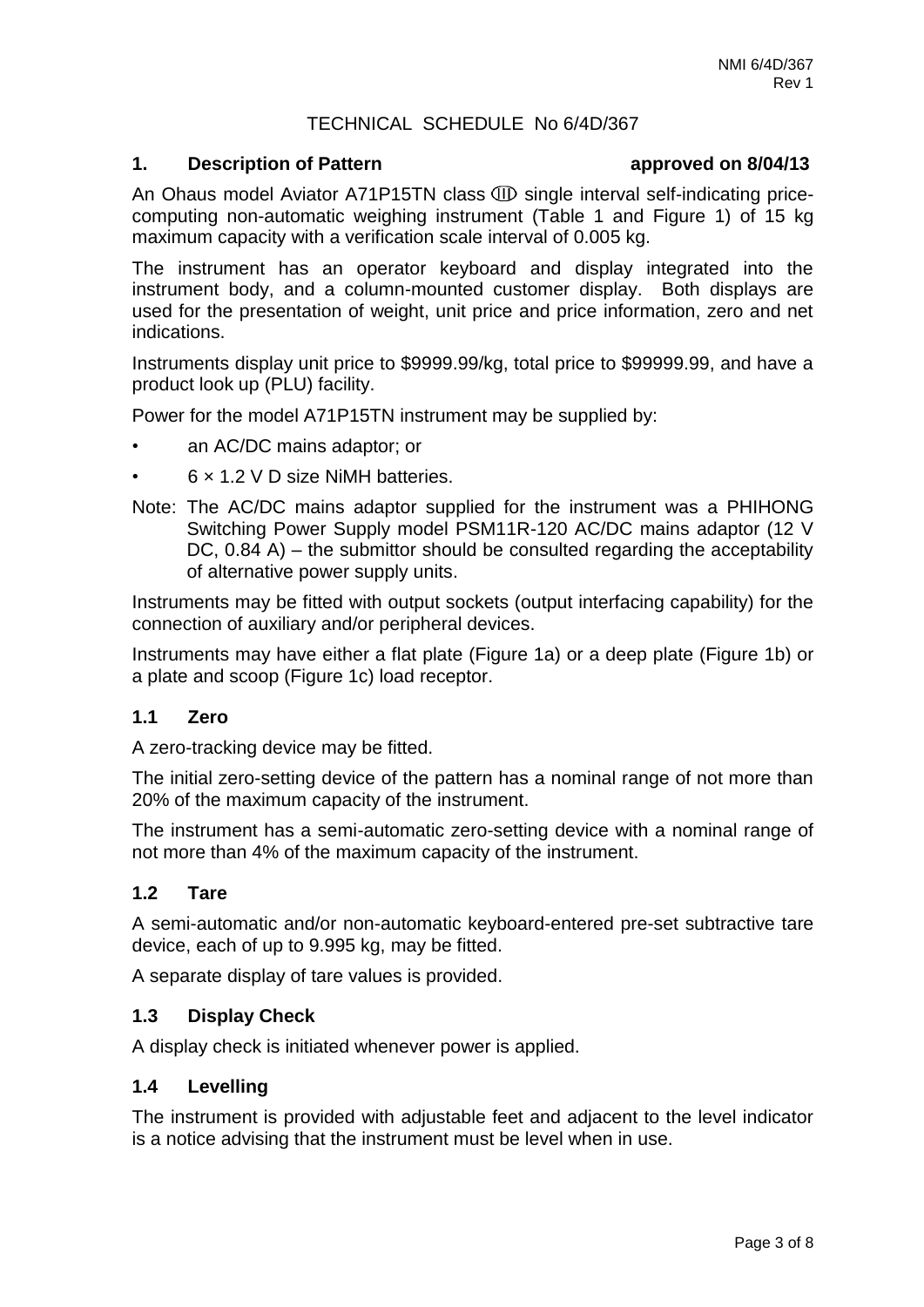### **1.5 Interfaces**

Instruments may be fitted with interfaces for the connection of auxiliary and/or peripheral devices. Any interfaces shall comply with clause 5.3.6 of document NMI R76 (the basic intent of which is that it shall not be possible to alter weighing results via the interfaces).

Instruments may be fitted with interfaces for the connection of auxiliary and/or peripheral devices. Any interfaces shall comply with clause 5.3.6 of document NMI R76 (the basic intent of which is that it shall not be possible to alter weighing results via the interfaces).

Instruments may be fitted with an RS232 serial data interface and/or USB communication.

# **1.6 Software**

The legally relevant component of the software, designated as number 72235999 (only the last seven digits of the software number are displayed) and non-legally relevant software is displayed as shown in Figure 2.

The software version and number can be seen in the switch-on display sequence (when the power is first applied to the instrument).

# **1.7 Verification Provision**

Provision is made for the application of a verification mark.

#### **1.8 Sealing Provision**

Provision is made for access to the calibration switch to be sealed by means of a destructible label placed over the securing screw on the cover plate underneath the load receptor as shown in Figure 3.

### **1.9 Descriptive Markings and Notices**

Instruments are marked with the following data, together in one location, in the form shown at right:

| Manufacturer's mark, or name written in full | <b>Ohaus Corporation</b> |
|----------------------------------------------|--------------------------|
| Indication of accuracy class                 | Œ                        |
| Pattern approval number for the instrument   | NMI 6/4D/367             |
| Maximum capacity                             | $Max$ g or kg #          |
| Minimum capacity                             | $Min$ g or kg #          |
| Verification scale interval                  | $e =$ g or kg #          |
| Maximum subtractive tare                     | $T = -$ g or kg          |
| Serial number of the instrument              |                          |

# These markings are also shown near the display of the result if they are not already located there.

#### **2.** Description of Variant 1 **a** approved on 8/04/13

Certain other models/capacities of the Ohaus model Aviator 7000 instruments as listed in Table 1 below.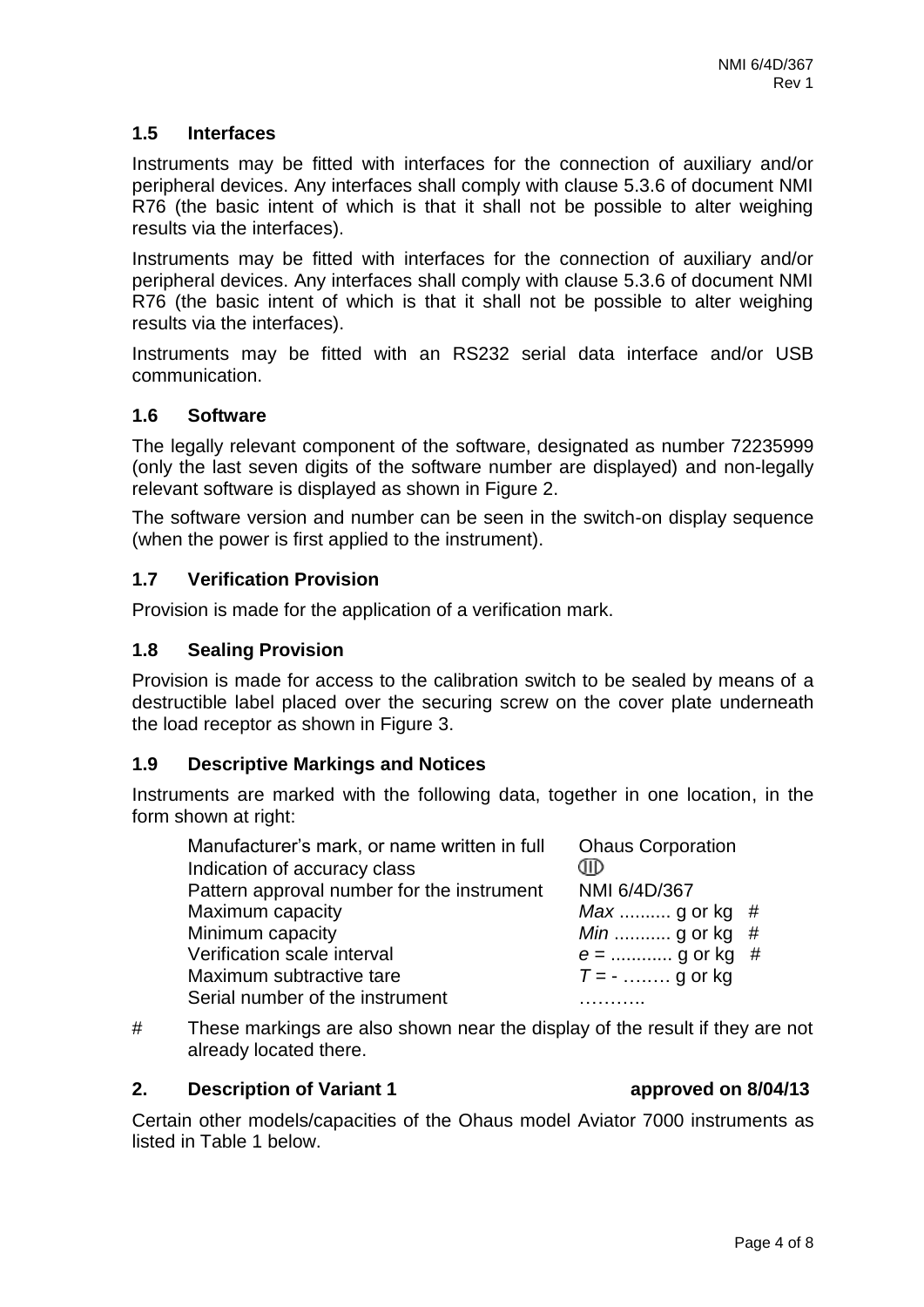# **3. Description of Variant 2****approved on 8/04/13**

The pattern and variant 1 with the customer display mounted within the main instrument housing rather than on a column (Table 1 and Figure 4). May also be known as 'Compact' models.

# **4. Description of Variant 3****approved on 8/04/13**

The Ohaus model A51P15L which is similar to the pattern and variant 2 but without the pre-set tare device (Figure 5).

The instrument operates from an AC/DC mains adaptor and/or an internal rechargeable 6V battery.

The legally relevant component of the software is designated as number 72235999 (only the last seven digits of the software number are displayed)

#### TABLE 1

Approved models of the Aviator A71 series (the pattern is shown in **bold**).

| Model          | Maximum<br>Capacity<br>(Max) | Minimum<br>Capacity<br>(Min) | <b>Verification Scale</b><br>Interval<br>(e) | Maximum<br>Subtractive<br><b>Tare Capacity</b><br>$(T = - \dots)$ |
|----------------|------------------------------|------------------------------|----------------------------------------------|-------------------------------------------------------------------|
| A71P3N         | 3 kg                         | 20 <sub>g</sub>              | $0.001$ kg                                   | 3.000 kg                                                          |
| A71P6N         | 6 kg                         | 40 <sub>g</sub>              | $0.002$ kg                                   | 6.000 kg                                                          |
| <b>A71P15N</b> | $15$ kg                      | 100 <sub>g</sub>             | $0.005$ kg                                   | 9.995 kg                                                          |
| A71P30N        | 30 kg                        | 200 <sub>g</sub>             | $0.01$ kg                                    | 9.99 kg                                                           |

# TEST PROCEDURE No 6/4D/367

Instruments shall be tested in accordance with any relevant tests specified in the National Instrument Test Procedures.

The instrument shall not be adjusted to anything other than as close as practical to zero error, even when these values are within the maximum permissible errors.

# **Maximum Permissible Errors**

The maximum permissible errors are specified in Schedule 1 of the *National Trade Measurement Regulations 2009*.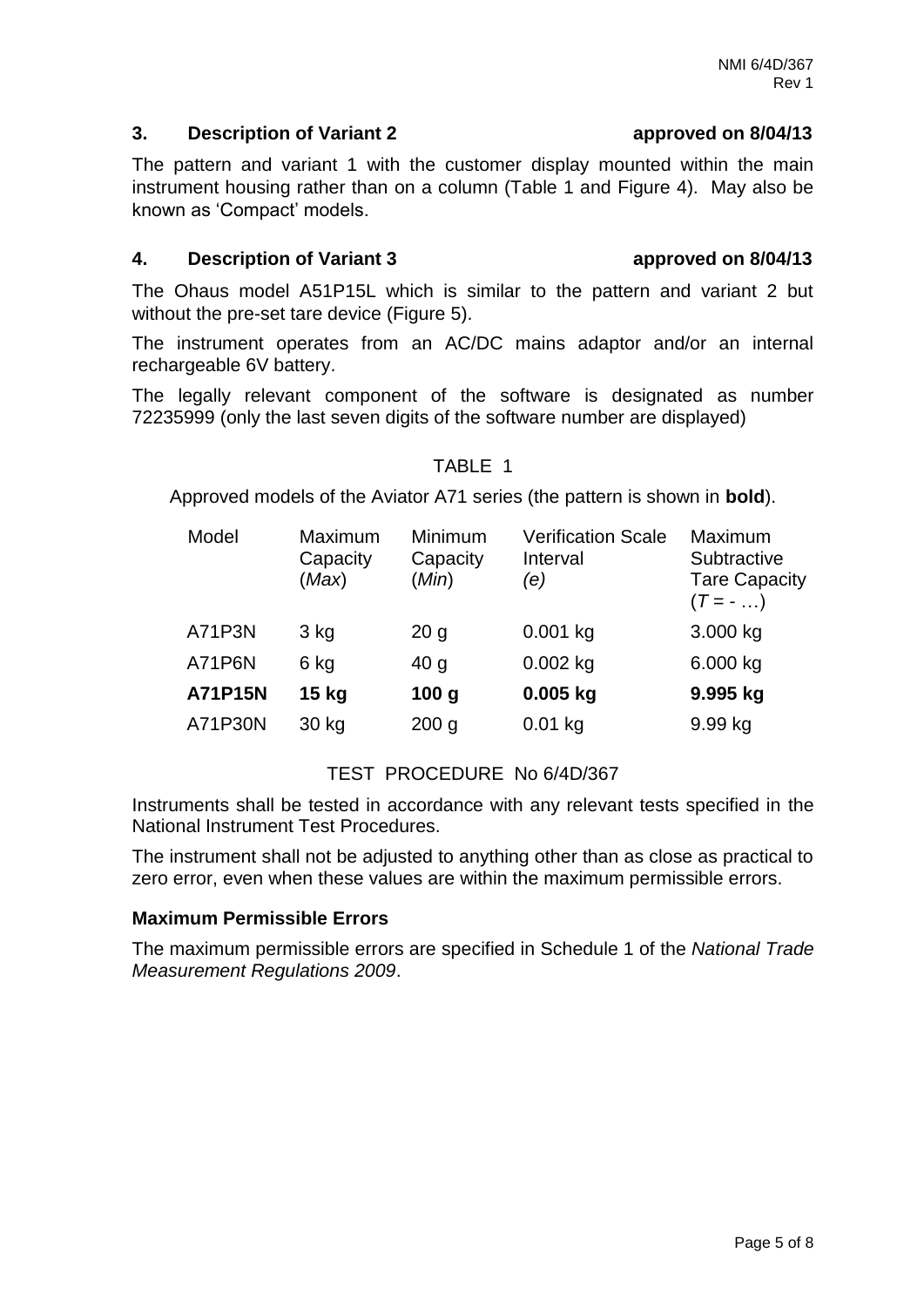# FIGURE 6/4D/367 – 1



# (a) With flat plate load receptor



(a) Deep plate load receptor



(a) Flat plate and scoop load receptor

Ohaus Model Aviator A71P15TN Weighing Instrument – The Pattern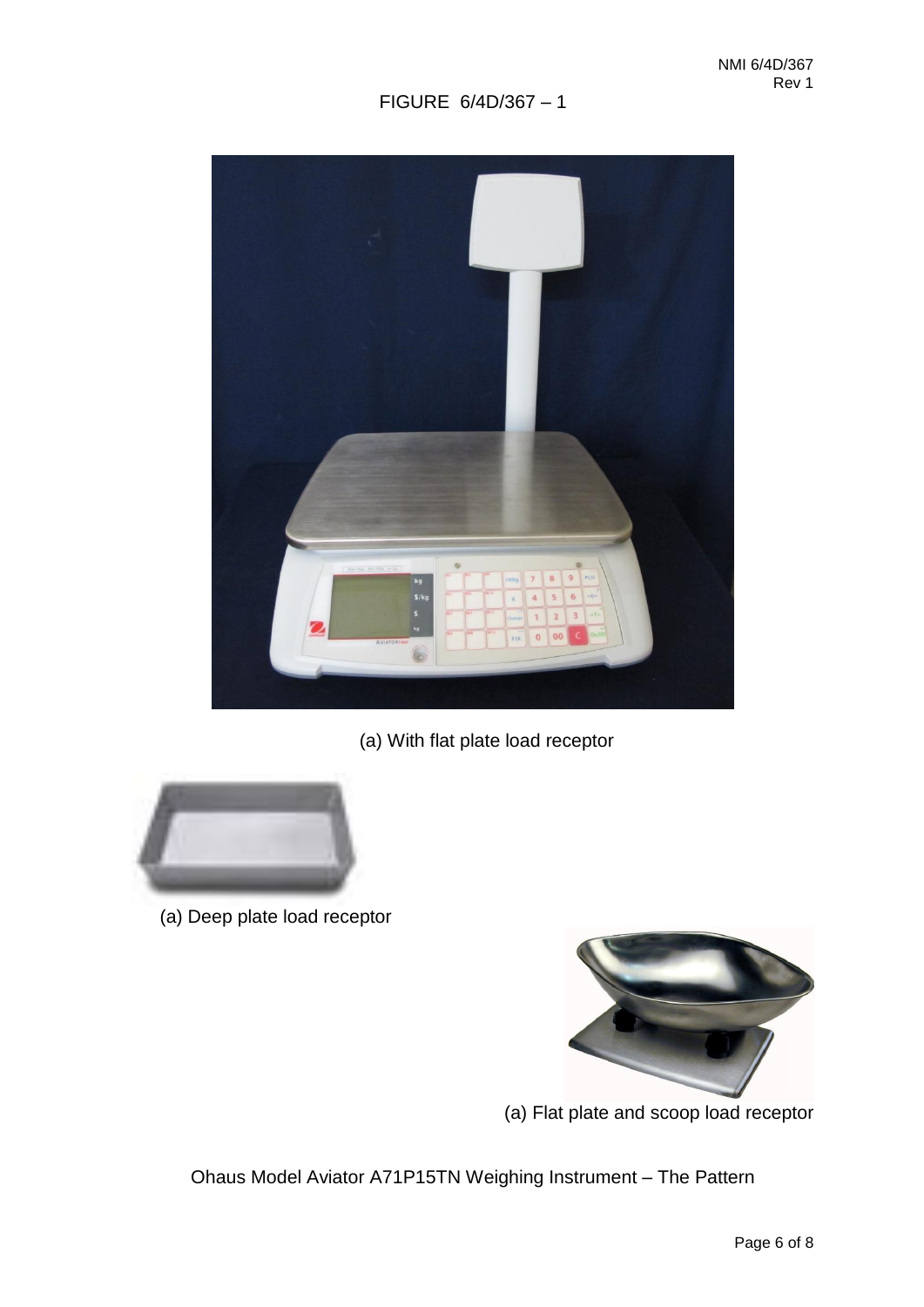

FIGURE 6/4D/367 – 2

Display of Legally Relevant Software Version Number (bottom line)

FIGURE 6/4D/367 – 3



Showing Sealing Provision